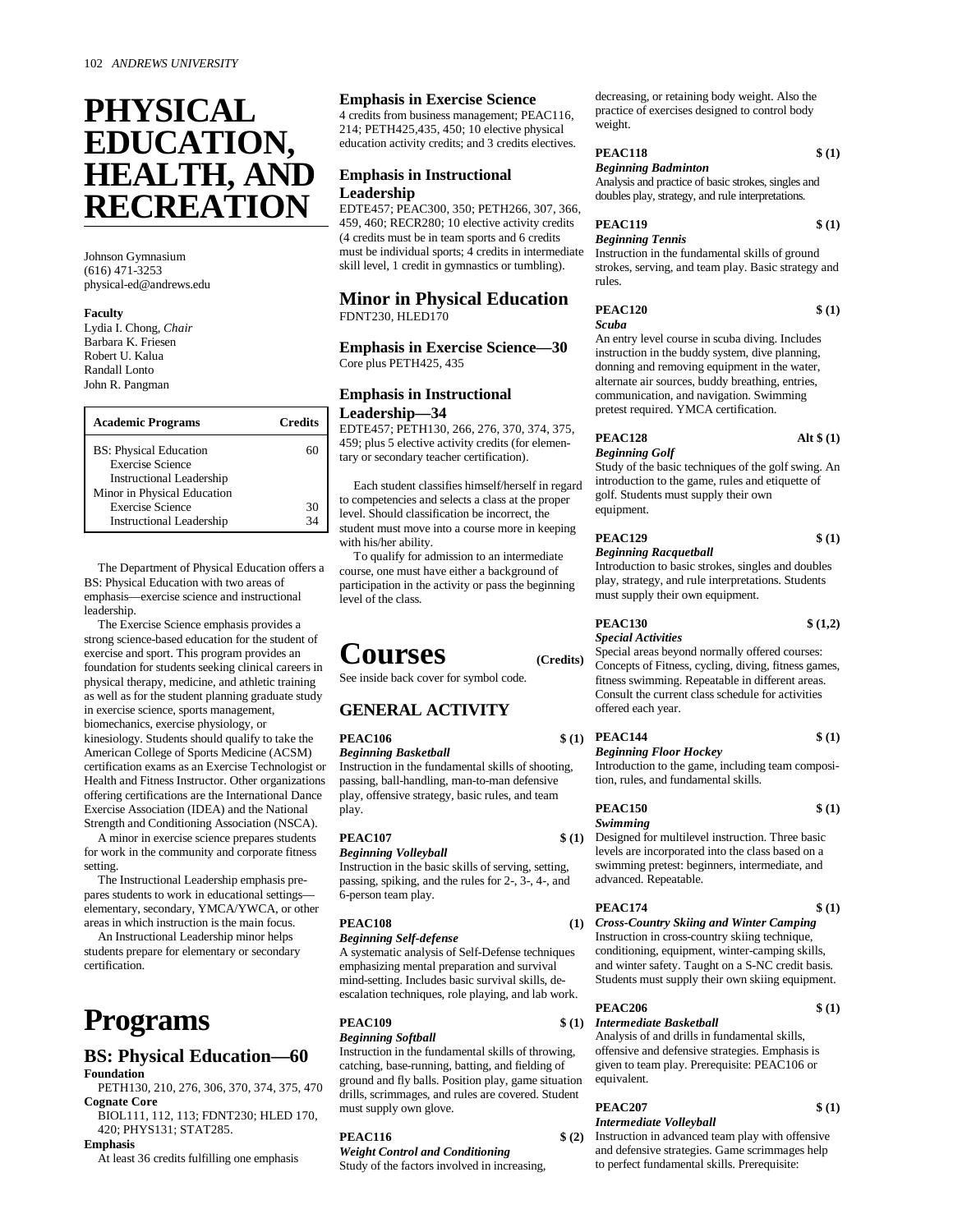PEAC107 or equivalent.

#### **PEAC208 (1)**

# *Intermediate Self-Defense*

Technical application of the physical aspect of Self-Defense techniques. Instruction includes proper technique utilization, de-escalation techniques, role playing and lab work. Prerequisite: PEAC108.

#### **PEAC209 \$ (1)**

### *Intermediate Softball*

Instruction in team play, cutoffs, relays, and offensive and defensive strategies. Game scrimmages use the pitching machine. Students supply own glove. Prerequisite: PEAC109 or equivalent.

### **PEAC214 \$ (1)**

*Weight Training and Conditioning* Instruction in body development and coordination activities for men; weight lifting and individual calisthenic program; and body development and shaping for women.

### **PEAC228 Alt \$ (1)**

#### *Intermediate Golf*

Analysis of and drills in chipping, pitching, and putting. Emphasis on refining the golf swing. Students must supply their own equipment. Prerequisite: PEAC128 or equivalent.

#### $PEAC229$

#### *Intermediate Racquetball*

Perfection of fundamental skills and strategies. Students must supply their own equipment. Prerequisite: PEAC129 or equivalent.

# **PEAC230 Alt \$ (1)**

## *Tumbling*

Learning and performing the fundamental skills of tumbling and balancing with emphasis on teaching methods.

# *Intermediate Floor Hockey*

Analysis of and drills in fundamental skills, position play, and team strategies. Emphasis given to team play.

# **PEAC289 Alt \$ (1)**

### *Gymnastics*

Learning and exploring basic gymnastic skills on the following apparatus: horizontal bars, uneven bars, parallel bars, balance beam, rings, and vaulting horse; with emphasis on progression and safety.

### **PEAC300 (2)**

#### *Lifeguarding*

Instruction in accident prevention, aquatic- facility supervision, and water-rescue techniques. Successful completion results in American Red Cross Lifeguard Training certification. Current first aid and CPR certification included. Prerequisite: Ability to swim 500 yards in 10 minutes or less.

# **PEAC330 Alt \$ (2)**

# *Wilderness Living*

Instruction in camping and survival techniques, open-fire cooking, orienteering, backpacking, wilderness first aid, edible wild plants, and tracking. Students supply their own equipment. One weekend trip required.

# **PEAC350 (2)**

*Water Safety Instructor*

Instruction in techniques of teaching American Red Cross swimming courses. Current first-aid and CPR certification required. Prerequisite:

PEAC300 or current American Red Cross Lifeguard Training certification or current Community Water Safety certification.

# **THEORY**

# **HLED115 \$ (2-3)**

*Concepts of Health and Physical Activity* Concepts of personal and community health and physical activity that promote the wellness lifestyle.

# **HLED130 \$ (3)**

*Essentials of Wellness* Enhances understanding of individual and public-health issues such as disease prevention, and addresses physical, mental, spiritual, and emotional health.

# **HLED170 (2)**

*First Aid and Cardiopulmonary Resuscitation* Emphasizes the immediate and temporary care of a victim of accident or sudden illness until medical help arrives.

# **HLED420 (4)**

# *Ministry of Healing*

A study of the ways in which optimum health is obtained and how it affects the lifestyle and strengthens the total person physically, mentally, socially, and spiritually. E. G. White's counsel on holistic health is emphasized.

# **PETH130 Alt (3)**

*Foundations of Physical Education* Study of physical education as a career, its relationship to related fields of education, general principles and philosophies, historical background, and professional preparation.

# **PEAC244 Alt \$ (1) PETH210 Alt (2)**

*Motor Learning* Survey of theories and experimental studies in motor learning.

### **PETH266 Alt (2)**

*Recreational Supervision* Study of rules and officiating mechanics for team sports. Physical education majors or minors seeking teaching certification must repeat until all areas have been completed. FALL— Flag

Football and Volleyball; WINTER— Basketball and Floor Hockey; SPRING— Softball and Soccer. Two lab hours per week required.

**PETH276 Alt (2)**

*Athletic Injury Prevention* A study of the prevention and care of athletic injuries. Prerequisites: HLED170 or BIOL111- 113 or equivalent.

# **PETH306 Alt (4)**

*Measurements and Evaluation* Application of descriptive and inferential statistics to Physical Education and Exercise Science. Prerequisite: STAT285.

### **PETH307 Alt (3)**

# *Adaptive Physical Education*

Study of structural and functional handicapping conditions found in school-age children, the limitations imposed by these conditions, and the

responsibilities of the physical education teacher

#### *COLLEGE OF ARTS AND SCIENCES* 103

in working with such disabilities.

### **PETH366 Alt (1)** *Officiating*

Practical field experience in officiating. Two labs per week required. Physical Education majors seeking secondary-teacher certification must repeat until all areas have been completed. FALL— Flag Football and Volleyball; WIN-TER— Basketball and Floor Hockey; SPRING— Softball and Soccer. Prerequisite: PETH266.

# **PETH370 Alt (4)** *Kinesiology*

The science of bodily movement with emphasis on anatomy, joint-and-muscular mechanism, principles of force generation and absorption, stability and balance, speed and acceleration in physical activities. Includes analysis of activities for the purpose of improving physical skill. Prerequisites: BIOL111-113 or equivalent, and PHYS131.

# **PETH374 Alt (4)**

# *Physiology of Exercise I*

Study of the physiological background for the body's response to exercise. Weekly: 3 lectures and 1 lab. Prerequisites: BIOL111-113 or equiva- $(4)$  lent.

#### **PETH375 Alt (4)** *Physiology of Exercise II*

Technical application of physiological principles as they relate to anthropometric measurements, strength, flexibility, pulmonary and cardiac function. Prerequisite: PETH374.

# **PETH425 Alt (3)** *Biomechanics*

An examination of the internal and external physical forces acting on human movement and the effects produced by these forces. Prerequisite:

### **PETH435 Alt (3)** *Graded Exercise Testing*

Explores the principles involved in testing individuals for cardiovascular function using the treadmill. Includes contraindications to graded-exercise testing, basic electrocardiography, medication, and patient preparation. Forms a solid foundation for the American College of Sports Medicine's Exercise Test Technologist certification. Prerequisite: HLED170, PETH375, and current CPR.

#### **PETH440 (1-4)** *Topics in \_\_\_\_\_\_\_\_\_\_*

Selected topics in the area of physical education, health, or recreation. Consult current class schedule for topic offered each year. Repeatable in different content areas.

#### **PETH450 (1-12)** *Practicum in Health, Physical Education, and Recreation*

Supervised experience in area health, fitness, and rehabilitation programs. Limited to junior or senior majors.

# **PETH459 Alt (4)** *Secondary Methods in Teaching Physical*

# *Education* The application of teaching principles and strate-

gies as they apply to secondary Physical Education. Should be taken the senior year.

### **PETH460 Alt (2)**

# PETH370.